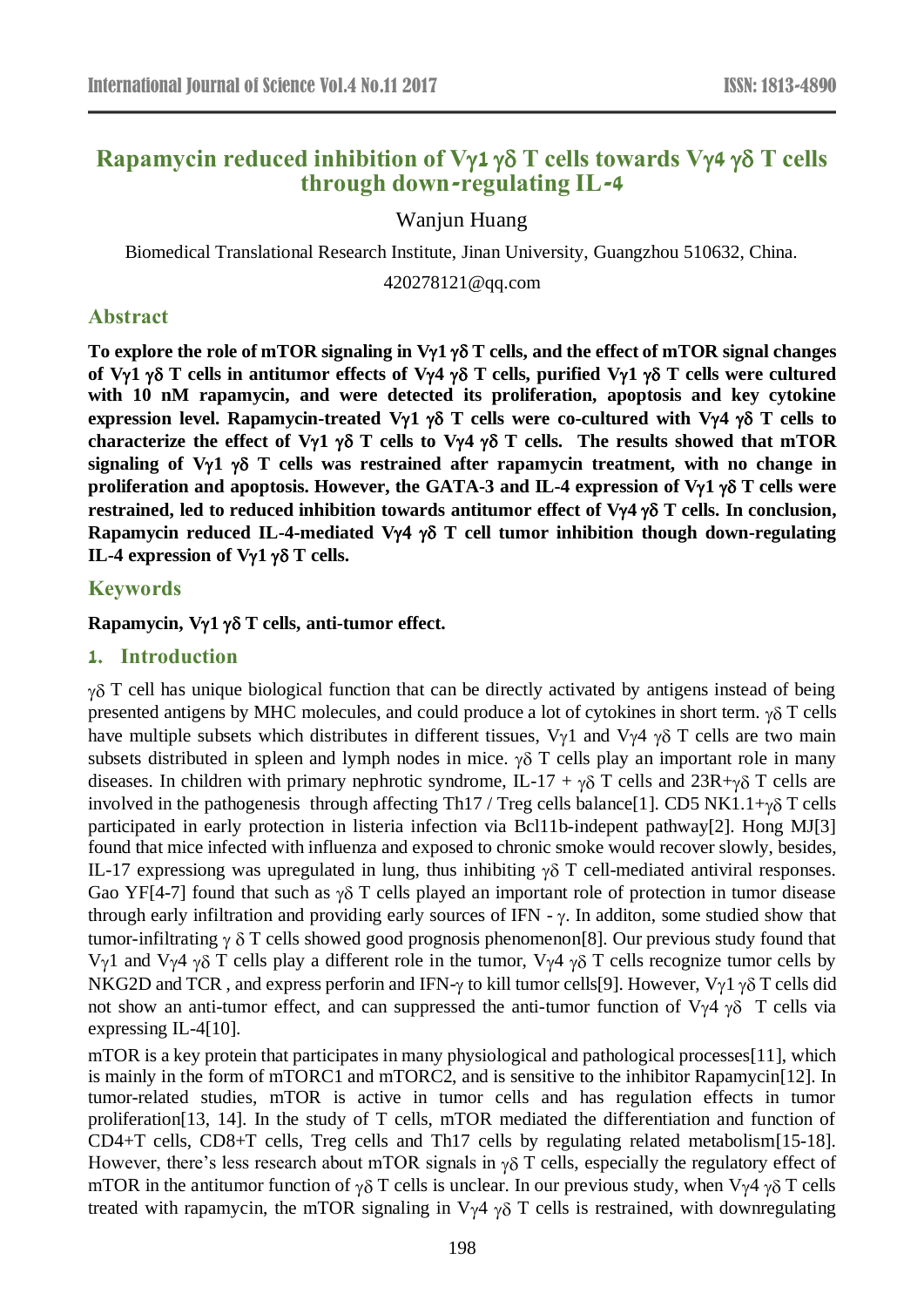phosphorylation levels of downstream ribosomal protein S6 and upregulating phosphorylation levels of STAT5, led to the up-expression of NKG2D and TNF-a, eventually the anti-tumor effects enhance[\[19\]](#page-4-12). However, the function of mTOR signaling in  $V_{\gamma}1 \gamma \delta T$  cells is unknown. According to previous research, we suggest mTOR signaling in  $V_{\gamma}1$   $\gamma\delta$  T cells also have relevant regulatory function. Therefore, the purpose of this paper is to explore the function of mTOR signaling in  $V_{\gamma}1_{\gamma\delta}$ T cells, and its effect in the antitumor function of  $V_{\gamma}4 \gamma \delta$  T cells.

# **2. Materials and Methods**

#### **2.1 Mice**

Female C57BL/6J wildtype mice were purchased from the experimental animal center of the academy of military medical sciences, and raised in the laboratory animal center of college of life sciences of Nankai university.

### **2.2 T Cells Culture and Purification**

Splenic cells of mice were cultured with plate-coated anti- $V\gamma1/V\gamma4$  mAb(10 g/ml), anti-CD28 mAb(1 g/ml) and rmIL-2(2ng/ml) for 5d for expansion of  $V_{\gamma}1/V_{\gamma}4 \gamma \delta$  T cells, respectively. Expanded  $V_{\gamma}1/V_{\gamma}4 \gamma \delta$  T cells were enriched by strepaved n conjugated magnet beads and biotin-conjugated anti-  $V\gamma$ 1/  $V\gamma$ 4 antibodys, respectively. FACS was used to detect the purification of enriched cells.

### **2.3 Rapamycin Treatment and Co-culture of V1 and V4 T cells**

Rapamycin was disolved in DMSO with an concentration of 1 for following experiments. Enriched V $\gamma$ 1/ V $\gamma$ 4  $\gamma$  $\delta$  T cells were cultured with rapamycin(10nM) in the presence of IL-2(2ng/ml) for 24h, then  $\gamma\delta$  T cells were collected and washed by medium or PBS for 3 times to remove residual rapamycin and then used for following experiments. Rapamycin-treated  $V_{\gamma}1$   $\gamma\delta$  T cells were co-cultured with purified V $\gamma$ 4  $\gamma$  $\delta$  T cells (1.25×105 cells : 1.25×105 cells in a total volume of 500 l) in the presence of IL-2(2ng/ml) for 24h, then  $\gamma \delta$  T cells were collected for subsequent experiments.

### **2.4 Co-culture of T Cells and B16 tumor cells**

Aforesaid prepared  $\gamma \delta$  T cells(5×104cells) were cultured with B16 tumor cells(1×104cells), which are at logarithmic phase, in a total volume of 200 l in 96-well plate , IL-2(2ng/ml) was also needed. After 24h, tumor cells was calculated using trypan blue.

#### **2.5 Flow cytometric analysis**

 $\gamma\delta$  T cells were collected and adjusted in a concentration of  $5\times106$  cells/ml, added with  $PMA(50ng/ml)$ , Ionomycin(1 g/ml) and Golgi-Plug(1:1000) for 6h activation culture. After that, cells were stained with fluorescently labeled anti-V $\gamma$ 1/ V $\gamma$ 4 Abs. 2% formaldehyde and 0.5% saponin were then mixed with cells for fixation and permeabilization step by step, subsequently, cells were stained with fluorescently labeled cytokine-specific antibodys. Foxp3 Staning Buffer Set (eBioscience) was used for transfactor staining and Phosflow reagents(BD Biosciences) was used for S6 protein phosphorylation staining, as instructed. Stained cells was detected by flow cytometry.

#### **2.6 Statistical Analysis**

Data was analyzed by GraphPrism 5 software and represented as means  $\pm$  SD. A two-tailed Student's t-test was used to analyze the differance between groups. Statistical significance: \*P<0.05, \*\*P<0.01, \*\*\*P<0.001 and ns means no significance.

# **3. Results**

### **3.1 Rapamycin Treatment Reduce pS6 of V1 T cells**

Purified  $V_{\gamma}1$   $\gamma\delta$  T cells were continued to be cultivated for 24 h, and then collected to detect the purificaion by FACS. As shown in Fig.1 A, the purification of  $V_{\gamma}1$   $\gamma\delta$  Tcells is up to 96% and is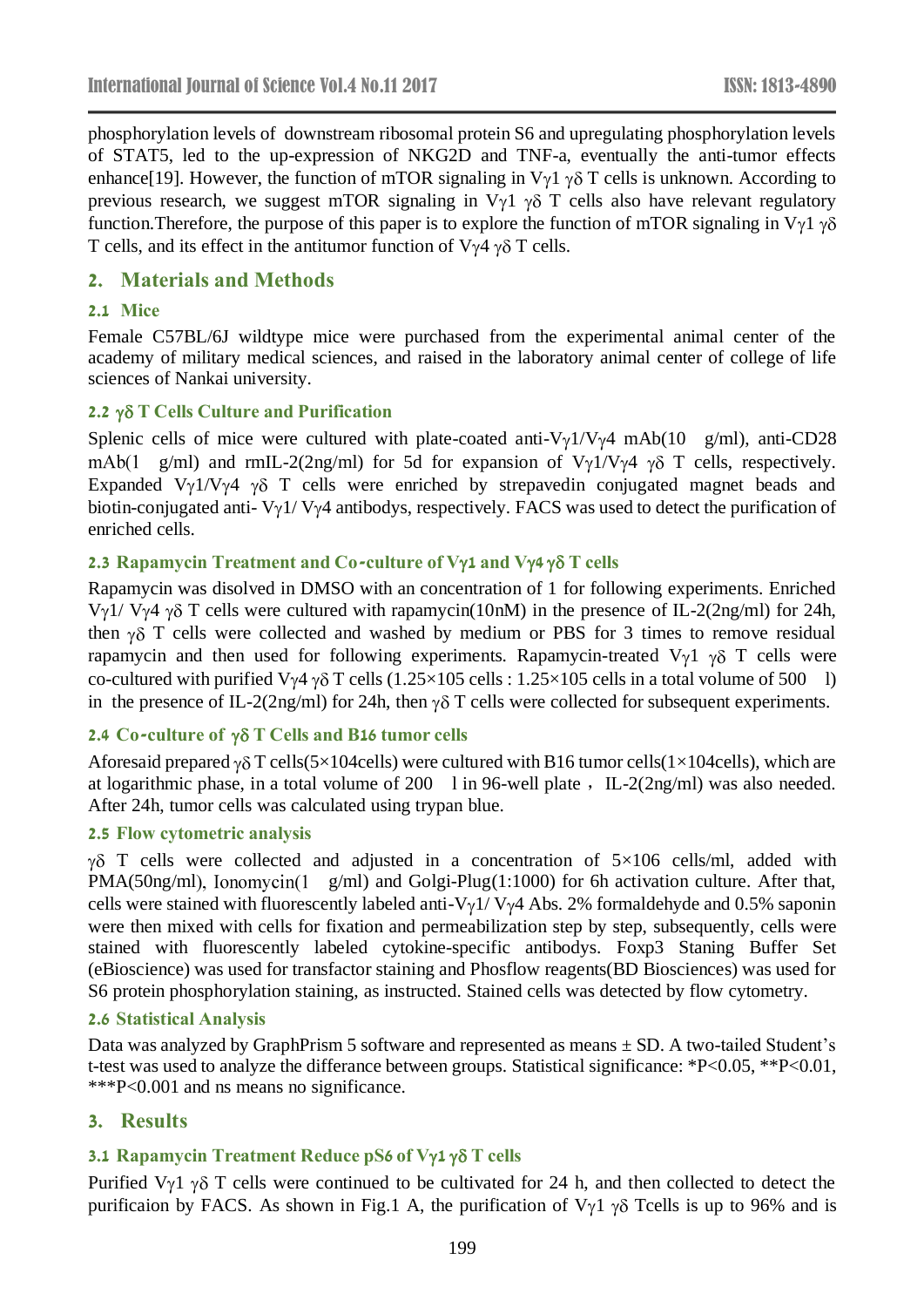suitable for following experiments. Purified  $V_{\gamma}1 \gamma \delta T$  cells(3.5×105 cells/well) were then cultured with 10nM rapamycin and vihecle(DMSO), cells number was counted after 24h. V $\gamma$ 1  $\gamma$  $\delta$  T cells proliferated to nearly 5×105 cells and no significant differances between two groups, this result indicates that rapamycin do not suppress the proliferation function of  $V_{\gamma}1 \gamma \delta T$  cells(Fig.1 B), besides, do not induce the apoptosis of  $V_{\gamma}1 \gamma \delta T$  cells(Fig.1 C). Supsugently, we detected the phosphorylation of S6, a ribosome protein of downstream mTOR signaling. Compared with vehicle group, the pS6 of rapamycin-treated  $V_{\gamma}1$   $\gamma\delta$  T cells is downregulated, this sugguest that mTOR signaling was suppressed(Fig.1 D), consisting with previous studies.



Fig. 1 Rapamycin inhibits mTOR signaling of  $V\gamma$ 1  $\gamma\delta$  T cells

A. The purification of  $V_{\gamma}1 \gamma \delta T$  cells is good; B. the proliferation of  $V_{\gamma}1 \gamma \delta T$  cells shows no change; C. rapamycin do not induce apoptosis of  $V_{\gamma}1 \gamma \delta T$  cells; D. rapamycin reduce S6 phosphorylation of Vγ1 γδ T cells.

# **3.2 Rapamycin Treatment Reduce the suppressing function of V1 T cells**

Rapamycin or vehicle-treated V $\gamma$ 1  $\gamma$  $\delta$  T cells and V $\gamma$ 4  $\gamma$  $\delta$  T cells were co-cultured with B16 tumor cells, and tumor cells were counted after 24h. Results shows that both V $\gamma$ 1 and V $\gamma$ 4  $\gamma$  $\delta$  T cells have anti-tumor effects, and rapamycin-treated  $V_{\gamma}4 \gamma \delta$  T cells seems to have more powerful anti-tumor function, consisiting with our previous research. However, rapamycin treatment do not affect the anti-tumor function of V $\gamma$ 1  $\gamma$  $\delta$  T cells(Fig.2 A). To explore the effect of rapamycin-treated V $\gamma$ 1  $\gamma$  $\delta$  T cells on V $\gamma$ 4  $\gamma$  $\delta$  T cells, we mixed two kinds of cells for 24h culture, and supsequently added B16 tumor cells to the culture complex for 24h, then tumor cells were counted. We found that  $V_{\gamma}1_{\gamma}\delta T$ cells could significantly inhibits the anti-tumor effect of  $V_{\gamma}4 \gamma \delta T$  cells, but the suppression would be reduced after rapamycin treatment, resulted in recovering anti-tumor effect of  $V\gamma4 \gamma \delta T$  cells(Fig.2 B). These results indicated that rapamycin treatment alleviate the suppressing function of  $V_{\gamma}1 \gamma \delta T$  cells towards  $V\gamma4 \gamma\delta$  T cells.

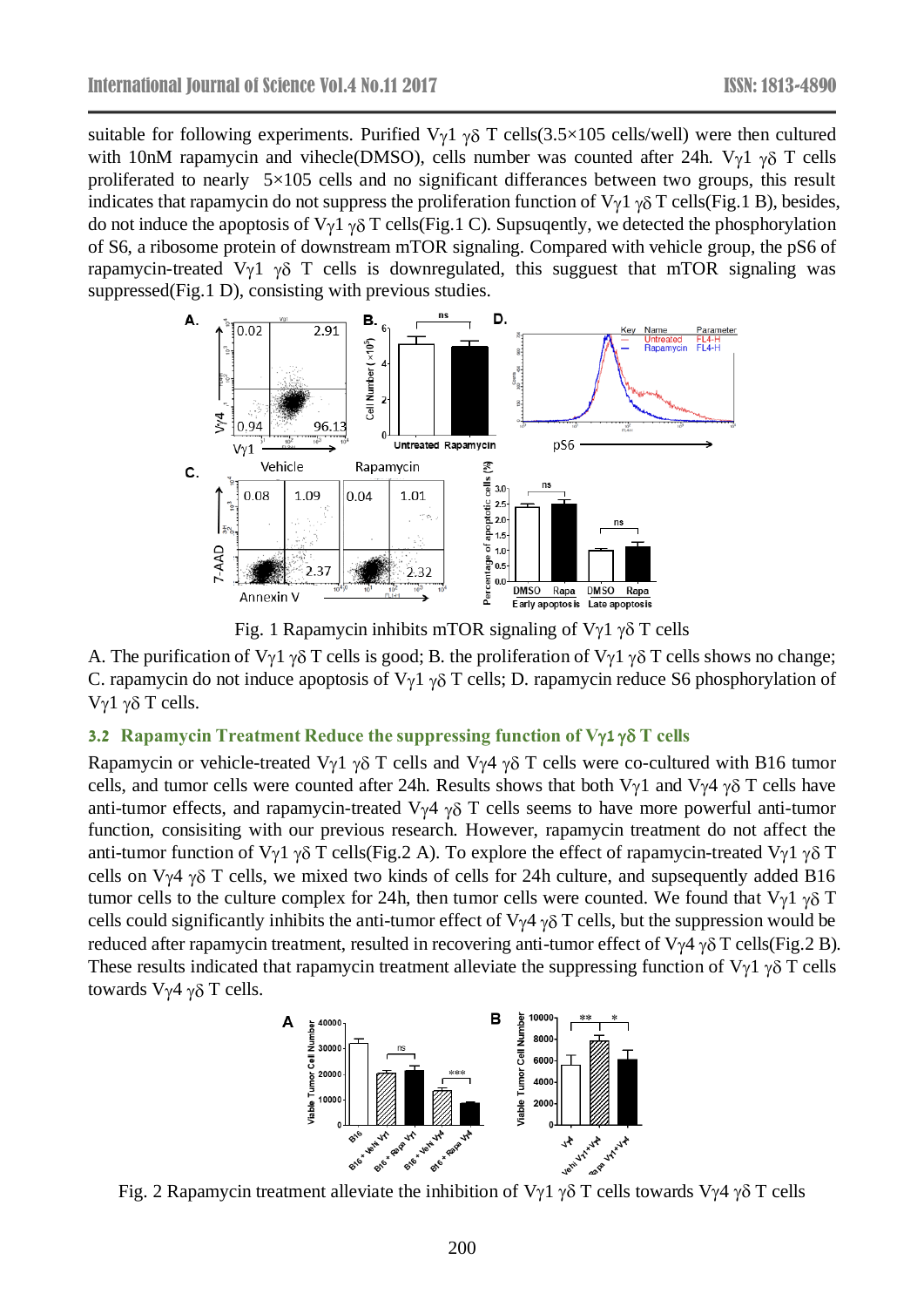A. the anti-tumor effect of V $\gamma$ 1  $\gamma$  $\delta$  T cells shows no changge; B. Rapamycin-treated V $\gamma$ 1  $\gamma$  $\delta$  T cells alleviate the suppression towards  $V\gamma4 \gamma\delta$  T cells.

## **3.3 Rapamycin Treatment Suppress GATA-3 and IL-4 Expression of V1 T cells**

We further explore the mechanism in the process of reduced suppression of rapamycin-treated V $\gamma$ 1  $\gamma\delta$ T cells. According to our previous research,  $V_{\gamma}1 \gamma \delta$  T cells suppressed  $V_{\gamma}4 \gamma \delta$  T cells through expressing IL-4. Thus, we detected the IL-4 levels of supernatant of cell culture complex. The IL-4 levels of rapamycin-treated  $V_{\gamma}4 \gamma \delta T$  cells slightly reduced and shown no significant differance with control group(Fig.3 A). The IL-4 levels of vehicle-treated V $\gamma$ 1  $\gamma$  $\delta$  T cells reached nearly 70pg/ml, and rapamycin-treated V $\gamma$ 1  $\gamma$  $\delta$  T cells obviously reduced IL-4 production, which indicated that rapamycin reduced suppression via downregulating IL-4 secretion. We furthur detect some key transfactor and cytokine of rapamycin-treated V $\gamma$ 1  $\gamma$  $\delta$  T cells. Results shows that V $\gamma$ 1  $\gamma$  $\delta$  T cells rarely express Foxp3, and slightly up-express IFN- , suggesting these factors do not involve in suppressing function of  $V_{\gamma}$ 1  $\gamma$  $\delta$  T cells. Based on the fact that CD4+ T cells diffrentiate into Th2 cells and then produce IL-4 under GATA-3 regulation, we detected the GATA-3 expression of  $V_{\gamma}1 \gamma \delta T$  cells. it's obvious that CD4+ T cells, V $\gamma$ 1 and V $\gamma$ 4  $\gamma$  $\delta$  T cells significantly up-express GATA-3 in Th2 condition, and remarkly reduced after rapamycin treatment, which indicated that rapamycin inhibited the GATA-3 signaling of T cells.



Fig. 3 Rapamycin treatment reduce IL-4 production of V $\gamma$ 1  $\gamma$  $\delta$  T cells

A. Rapamycin treatment suppress IL-4 production of  $V_{\gamma}1 \gamma \delta T$  cells; B. Foxp3 and IFN- expression of  $V_{\gamma}$ 1  $\gamma$  $\delta$  T cells do not altered after rapamycin treatment.



Fig.4 Rapamycin treatment suppress GATA-3 expression of  $V\gamma$ 1  $\gamma\delta$  T cells

# **4. Conclusion and Discussion**

According to our findings in this paper, we speculated rapamycin inhibited mTOR and GATK-3 signaling and downregulated IL-4 production of  $V_{\gamma}$ 1  $\gamma$  $\delta$  T cells, finally led to the reduced suppreing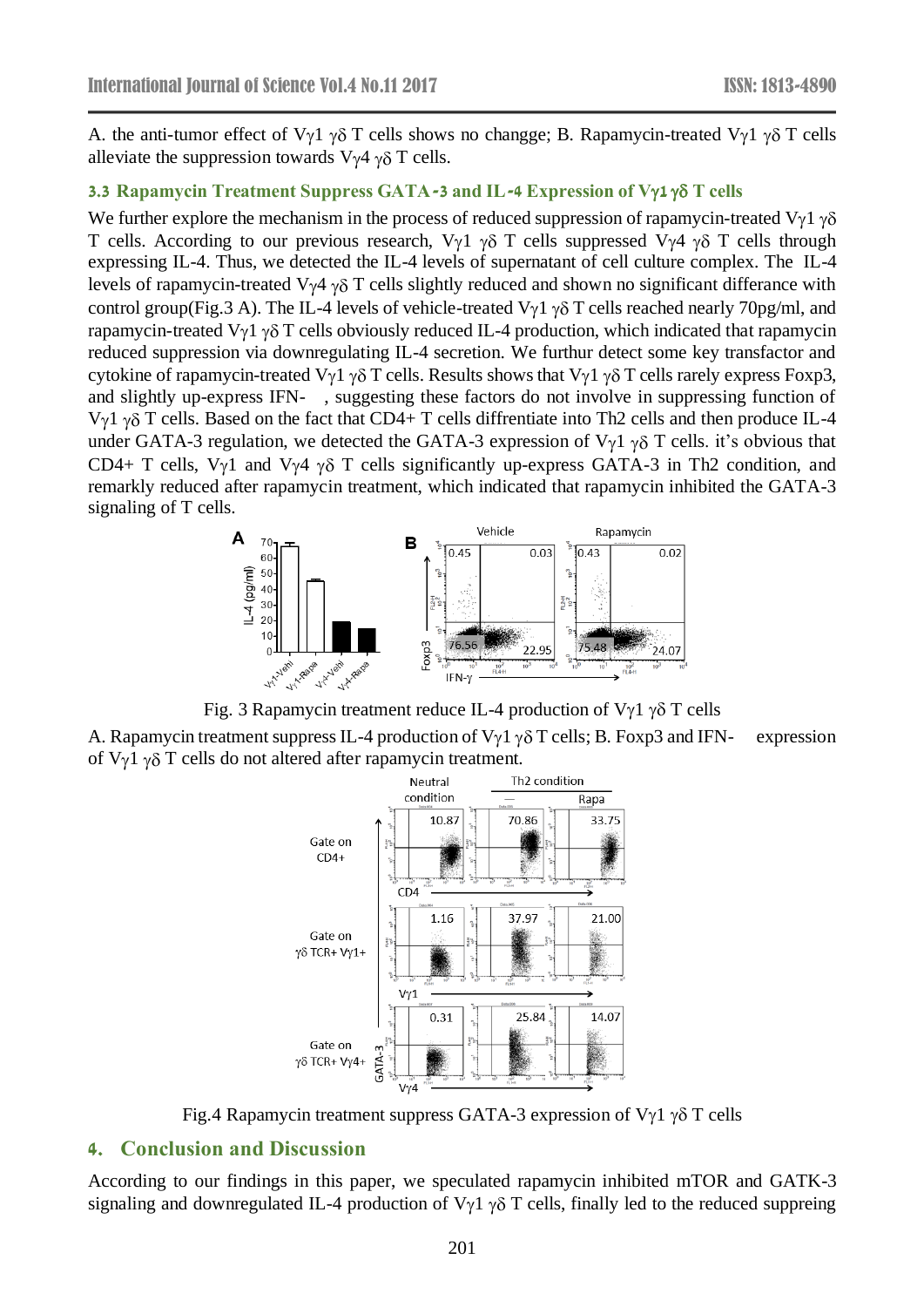function of V<sub>Y</sub>1  $\gamma\delta$  T cells towards V<sub>Y</sub>4  $\gamma\delta$  T cells. Our research results may further improve the regulatoty network between  $\gamma \delta$  T cells and tumor therapy.

There's a study revealed that TWS119, an activator of Wnt signaling, could remarkly enhance the proliferation, differentiation and cytotoxicity of  $\gamma\delta$  T cells against tumor cells[\[20\]](#page-5-0). In this process, the enhanced proliferation and survival of  $\gamma\delta$  T cells is not only by activated Wnt pathway, but also by active mTOR signaling, up-expression of anti-apoptosis protein Bcl-2. This research is a differant scale of studying  $\gamma\delta$  T cells and mTOR signaling compared to our research(activation and inhibiton of mTOR signaling), which sugguest the interaction between  $\gamma\delta$  T cells and tumor cells is very complecated, and it's need to further research to provide more knowledge into tumor therapy by  $\gamma \delta T$ cells.

## **References**

- <span id="page-4-0"></span>[1] Zhang, L., et al., IL-23 actived gammadelta T cells affect Th17 cells and regulatory T cells by secreting IL-21 in children with primary nephrotic syndrome. Scand J Immunol, 2017.
- <span id="page-4-1"></span>[2] Hatano, S., et al., CD5-NK1.1+ gammadelta T Cells that Develop in a Bcl11b-Independent Manner Participate in Early Protection against Infection. Cell Rep, 2017. 21(5): p. 1191-1202.
- <span id="page-4-2"></span>[3] Hong, M.J., et al., Protective role of gammadelta T cells in cigarette smoke and influenza infection. Mucosal Immunol, 2017.
- <span id="page-4-3"></span>[4] Gao, Y., et al., Gamma delta T cells provide an early source of interferon gamma in tumor immunity. J Exp Med, 2003. 198(3): p. 433-42.
- [5] Girardi, M., et al., Regulation of cutaneous malignancy by gammadelta T cells. Science, 2001. 294(5542): p. 605-9.
- [6] Meraviglia, S., et al., Distinctive features of tumor-infiltrating gammadelta T lymphocytes in human colorectal cancer. Oncoimmunology, 2017. 6(10): p. e1347742.
- [7] Sun, L.L., et al., Zoledronic acid sensitizes rhabdomyosarcoma cells to cytolysis mediated by human gammadelta T cells. Oncol Lett, 2017. 14(5): p. 5597-5604.
- <span id="page-4-4"></span>[8] Allaoui, R., et al., Infiltration of gammadelta T cells, IL-17+ T cells and FoxP3+ T cells in human breast cancer. Cancer Biomark, 2017.
- <span id="page-4-5"></span>[9] He, W., et al., Naturally activated V gamma 4 gamma delta T cells play a protective role in tumor immunity through expression of eomesodermin. J Immunol, 2010. 185(1): p. 126-33.
- <span id="page-4-6"></span>[10]Hao, J., et al., Regulatory role of Vgamma1 gammadelta T cells in tumor immunity through IL-4 production. J Immunol, 2011. 187(10): p. 4979-86.
- <span id="page-4-7"></span>[11]Saxton, R.A. and D.M. Sabatini, mTOR Signaling in Growth, Metabolism, and Disease. Cell, 2017. 168(6): p. 960-976.
- <span id="page-4-8"></span>[12] Hay, N. and N. Sonenberg, Upstream and downstream of mTOR. Genes Dev, 2004. 18(16): p. 1926-45.
- <span id="page-4-9"></span>[13]Cornu, M., V. Albert, and M.N. Hall, mTOR in aging, metabolism, and cancer. Curr Opin Genet Dev, 2013. 23(1): p. 53-62.
- <span id="page-4-10"></span>[14]Liu, J., et al., Targeting the mTOR pathway in breast cancer. Tumour Biol, 2017. 39(6): p. 1010428317710825.
- <span id="page-4-11"></span>[15]Chi, H., Regulation and function of mTOR signalling in T cell fate decisions. Nat Rev Immunol, 2012. 12(5): p. 325-38.
- [16]Zeng, H., et al., mTORC1 couples immune signals and metabolic programming to establish T(reg)-cell function. Nature, 2013. 499(7459): p. 485-90.
- [17]Finlay, D. and D.A. Cantrell, Metabolism, migration and memory in cytotoxic T cells. Nat Rev Immunol, 2011. 11(2): p. 109-17.
- [18]Wang, R. and L.A. Solt, Metabolism of murine TH 17 cells: Impact on cell fate and function. Eur J Immunol, 2016. 46(4): p. 807-16.
- <span id="page-4-12"></span>[19]Cao, G., et al., mTOR inhibition potentiates cytotoxicity of Vgamma4 gammadelta T cells via up-regulating NKG2D and TNF-alpha. J Leukoc Biol, 2016. 100(5): p. 1181-1189.